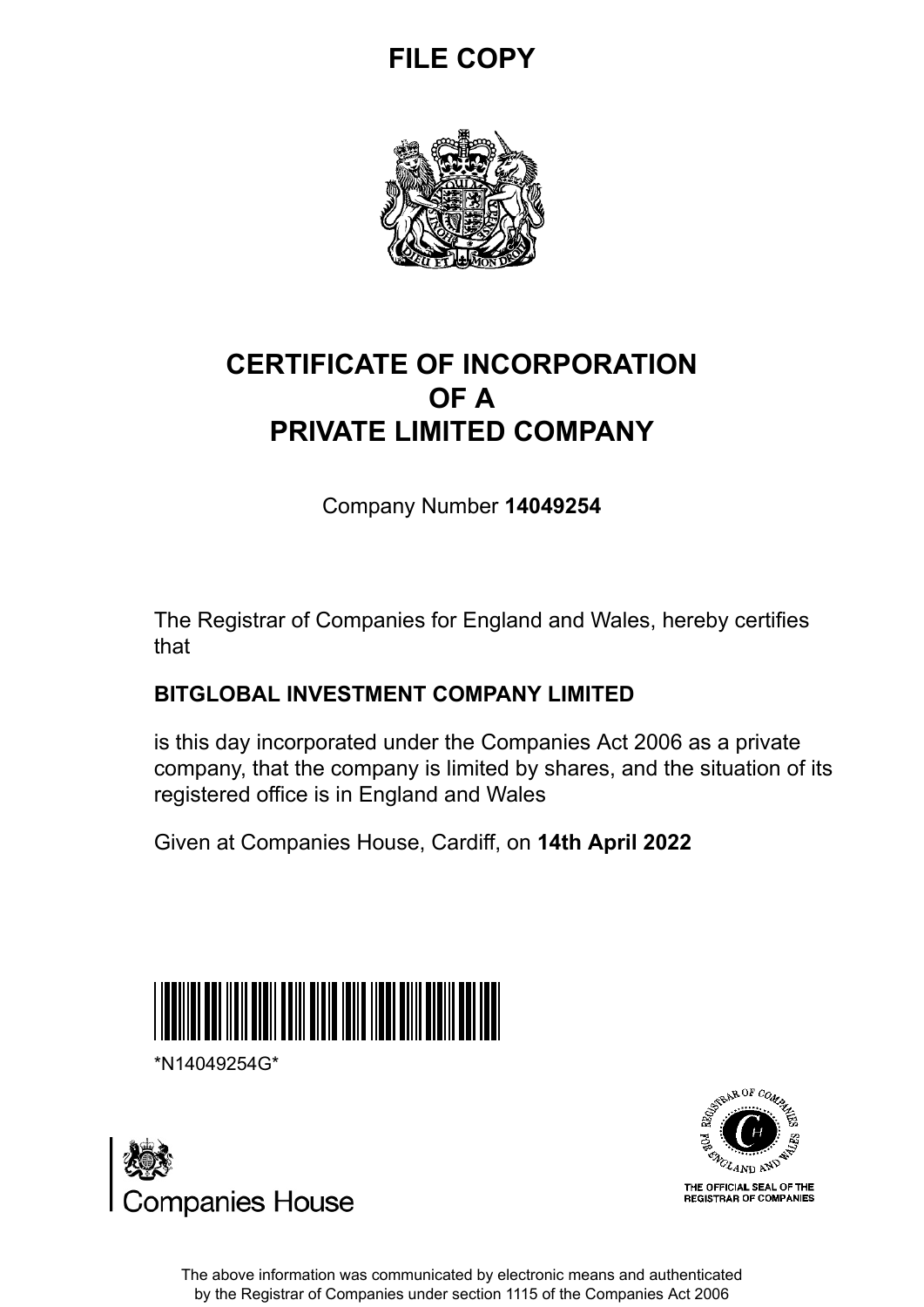



#### **Application to register a company**

*Received for filing in Electronic Format on the:* **14/04/2022** *XB1W5SVM*



*Company Name in full:*

**BITGLOBAL INVESTMENT COMPANY LIMITED**

*Company Type:* **Private company limited by shares**

*Situation of Registered Office:*

*Proposed Registered Office Address:*

**291 BRIGHTON ROAD SOUTH CROYDON UNITED KINGDOM CR2 6EQ**

**England and Wales**

*Sic Codes:* **64205**

**64991**

*I wish to entirely adopt the following model articles:* **Private (Ltd by Shares)**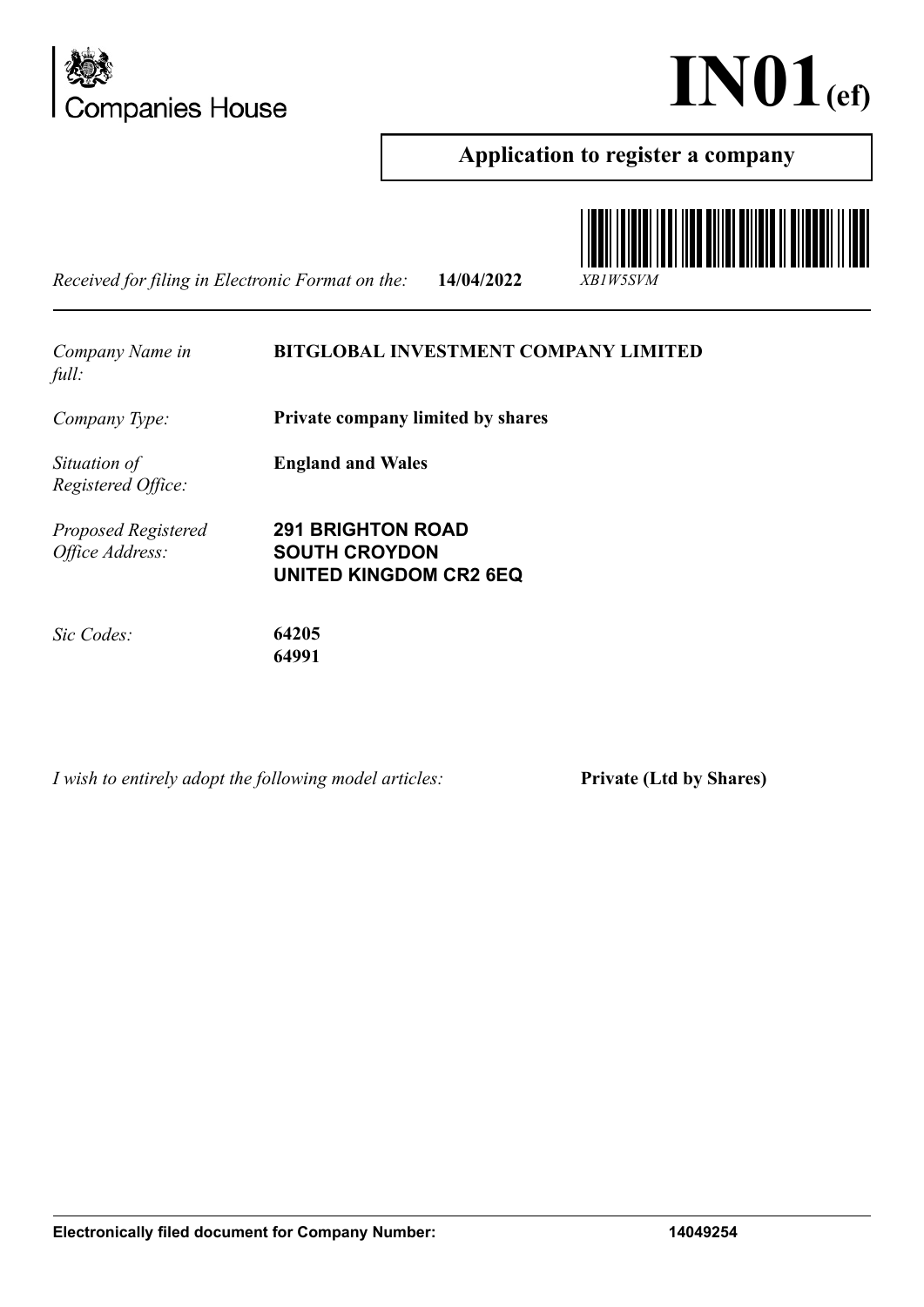### *Company Secretary 1*

*Type:* **Corporate**

*Name:* **UK JIECHENG BUSINESS LIMITED**

*Principal / Business Address:*

**291 BRIGHTON ROAD SOUTH CROYDON UNITED KINGDOM CR2 6EQ**

## *UK Limited Company*

*Registration Number:* **11125204**

*The subscribers confirm that the corporate body named has consented to act as a secretary.*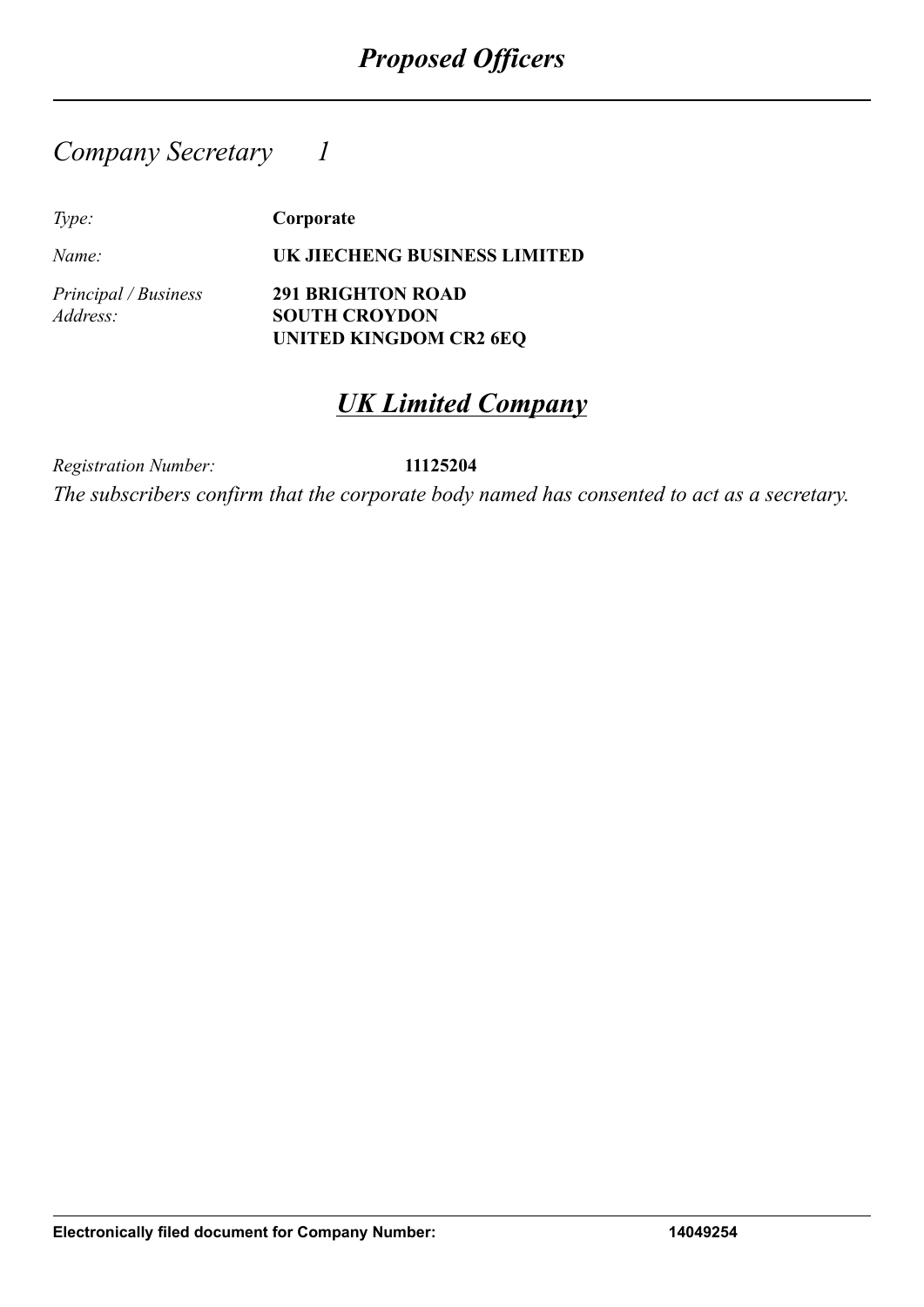### *Company Director 1*

| Type:                              |                                              | Person                                                            |                     |                                                       |
|------------------------------------|----------------------------------------------|-------------------------------------------------------------------|---------------------|-------------------------------------------------------|
| Full Forename(s):                  |                                              | <b>HUI-TING</b>                                                   |                     |                                                       |
| Surname:                           |                                              | <b>HUANG</b>                                                      |                     |                                                       |
| Former Names:                      |                                              |                                                                   |                     |                                                       |
| Service Address:                   |                                              | TAI KOK TSUI, KOWLOON,<br><b>HONG KONG</b><br><b>CHINA 999077</b> |                     | FLAT E, 3/F, TOWER 2, THE LONG BEACH, 8 HOI FAI ROAD, |
| Country/State Usually<br>Resident: |                                              | <b>CHINA</b>                                                      |                     |                                                       |
| Date of Birth:<br>Occupation:      | $*$ <sup>*</sup> /11/1984<br><b>DIRECTOR</b> |                                                                   | <i>Nationality:</i> | <b>TAIWANESE</b>                                      |

*The subscribers confirm that the person named has consented to act as a director.*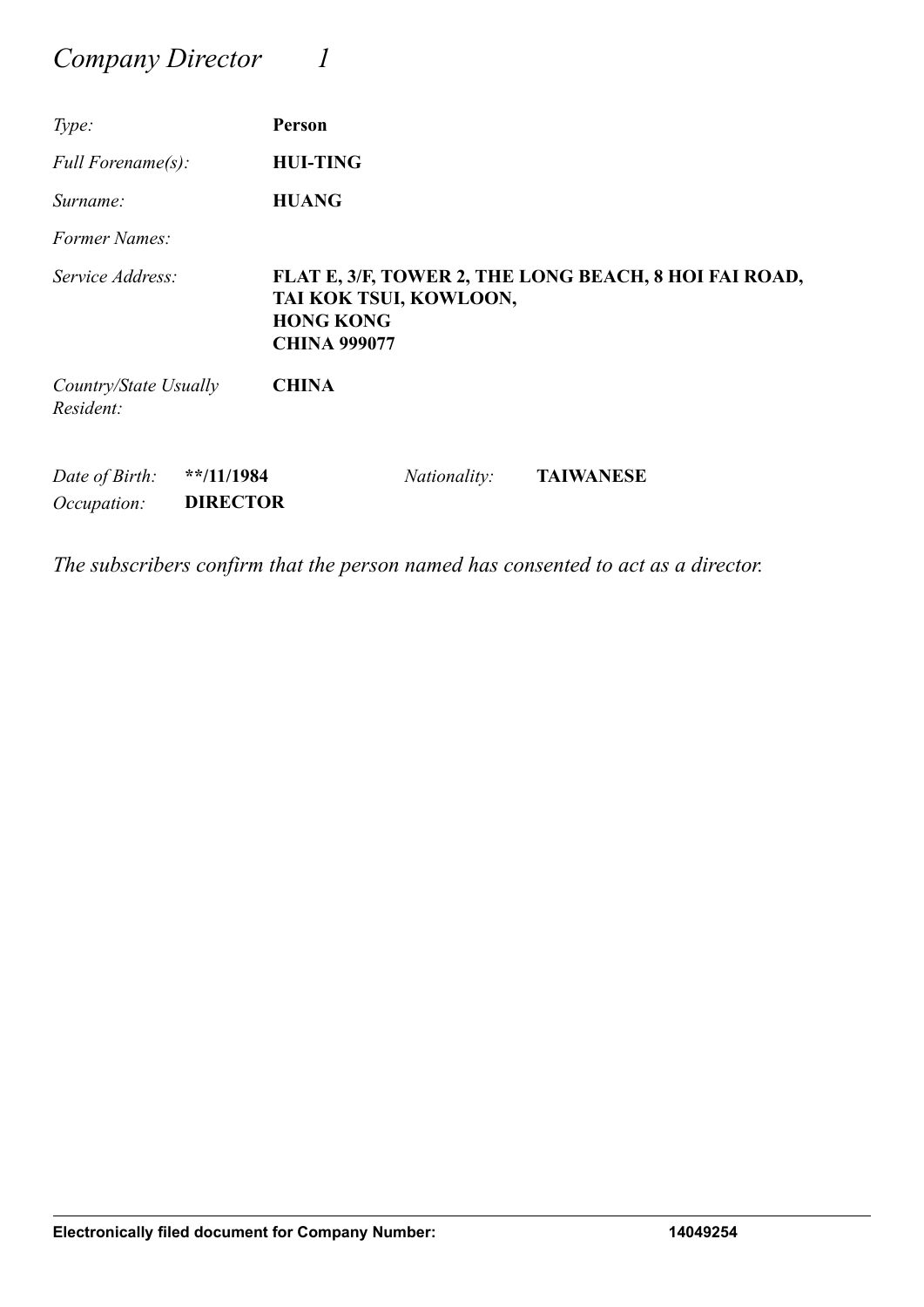*Class of Shares:* **ORDINARY** *Currency:* **GBP** *Prescribed particulars*

*Number allotted* **10000** *Aggregate nominal value:* **10000**

#### **FULL RIGHTS REGARDING VOTING, PAYMENT OF DIVIDENDS AND DISTRIBUTIONS**

#### **Statement of Capital (Totals)**

| Currency: | GBP | Total number of shares:        | 10000 |
|-----------|-----|--------------------------------|-------|
|           |     | Total aggregate nominal value: | 10000 |
|           |     | Total aggregate unpaid:        |       |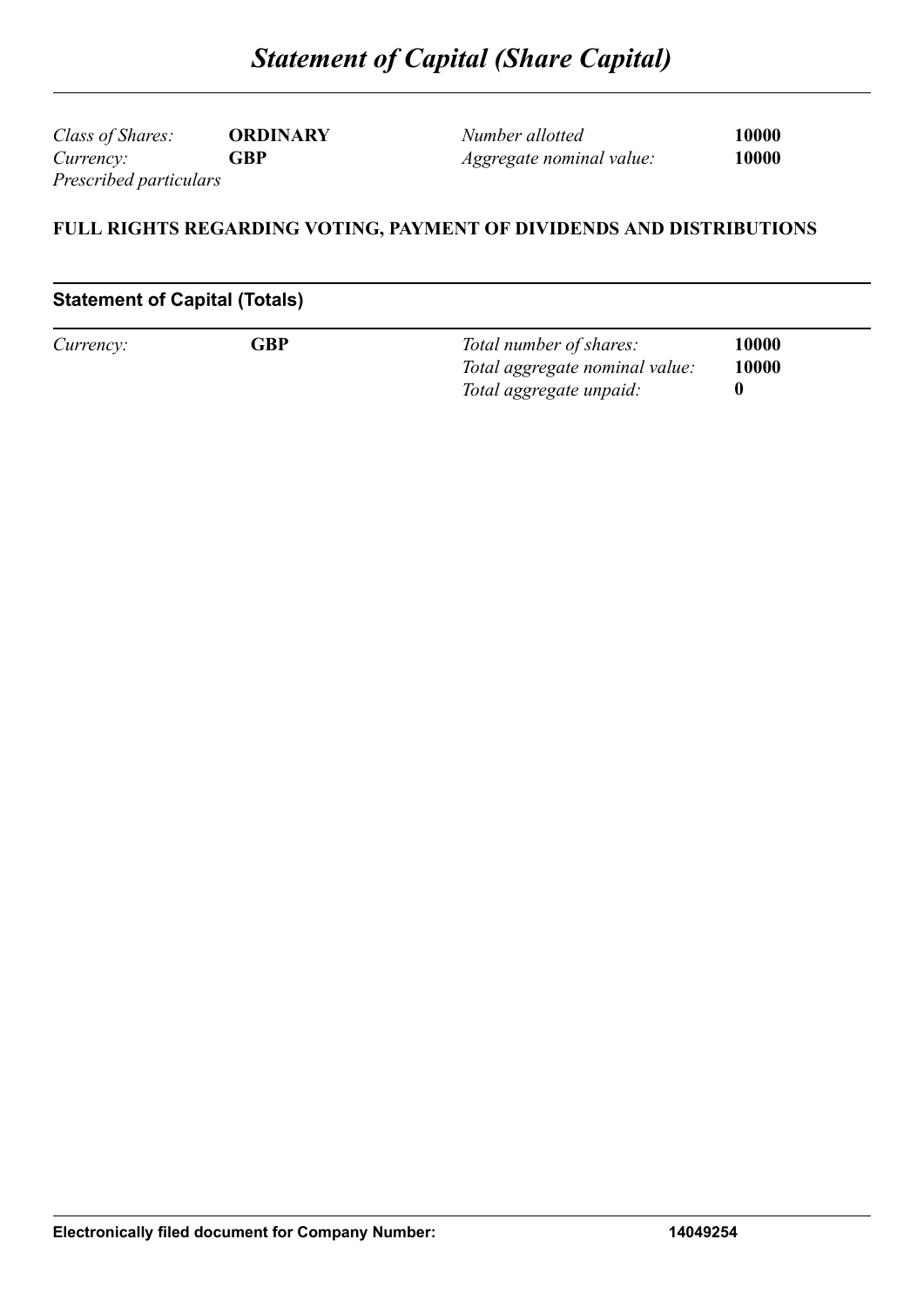#### *Name:* **HUI-TING HUANG**

| Address | FLAT E, 3/F, TOWER 2, THE    | Class of Shares:        | <b>ORDINARY</b> |
|---------|------------------------------|-------------------------|-----------------|
|         | <b>LONG BEACH, 8 HOI FAI</b> |                         |                 |
|         | ROAD,                        | Number of shares:       | 10000           |
|         | TAI KOK TSUI, KOWLOON,       | Currency:               | <b>GBP</b>      |
|         | <b>HONG KONG</b>             | Nominal value of each 1 |                 |
|         | <b>CHINA</b>                 | share:                  |                 |
|         | 999077                       | Amount unpaid:          | $\mathbf 0$     |
|         |                              | Amount paid:            |                 |
|         |                              |                         |                 |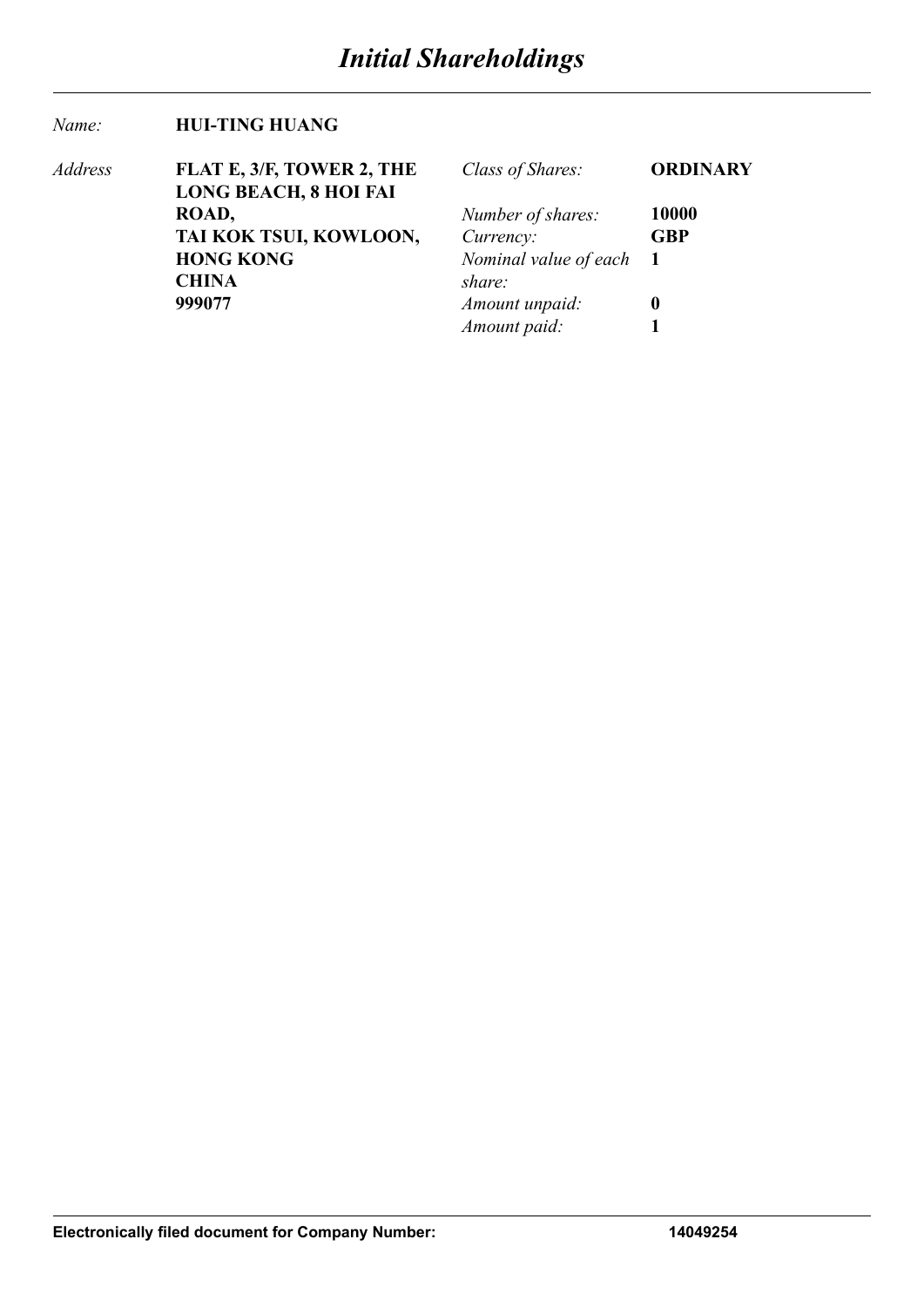**Statement of initial significant control**

**On incorporation, there will be someone who will count as a Person with Significant Control (either a registerable person or relevant legal entity (RLE)) in relation to the company**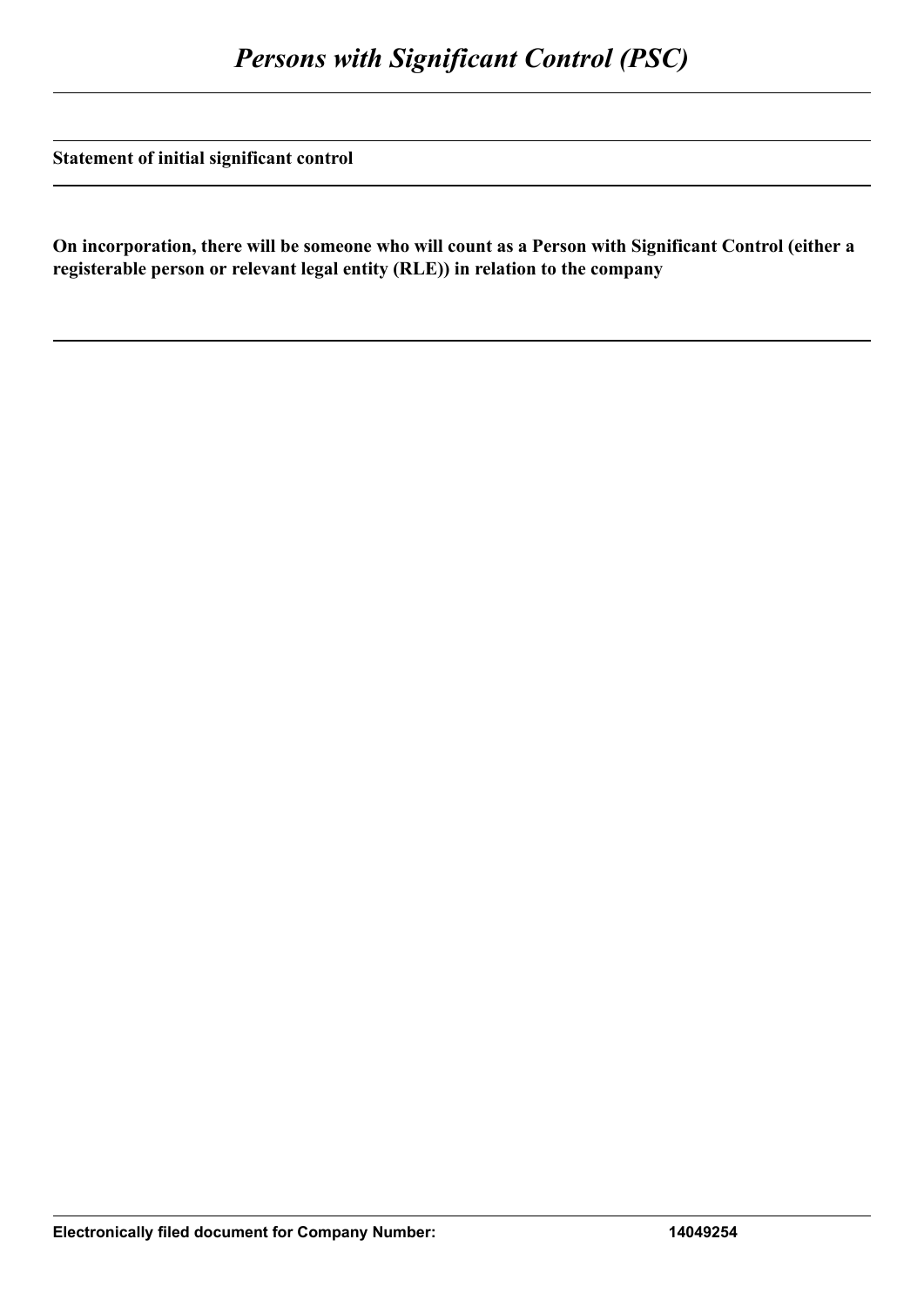| Names:                             | <b>HUI-TING HUANG</b>                                                                                                            |
|------------------------------------|----------------------------------------------------------------------------------------------------------------------------------|
| Country/State Usually<br>Resident: | <b>CHINA</b>                                                                                                                     |
| **/11/1984<br>Date of Birth:       | <b>TAIWANESE</b><br><i>Nationality:</i>                                                                                          |
| Service Address:                   | FLAT E, 3/F, TOWER 2, THE LONG BEACH, 8 HOI FAI<br>ROAD,<br>TAI KOK TSUI, KOWLOON,<br><b>HONG KONG</b><br><b>CHINA</b><br>999077 |

*The subscribers confirm that each person named as an individual PSC in this application knows that their particulars are being supplied as part of this application.*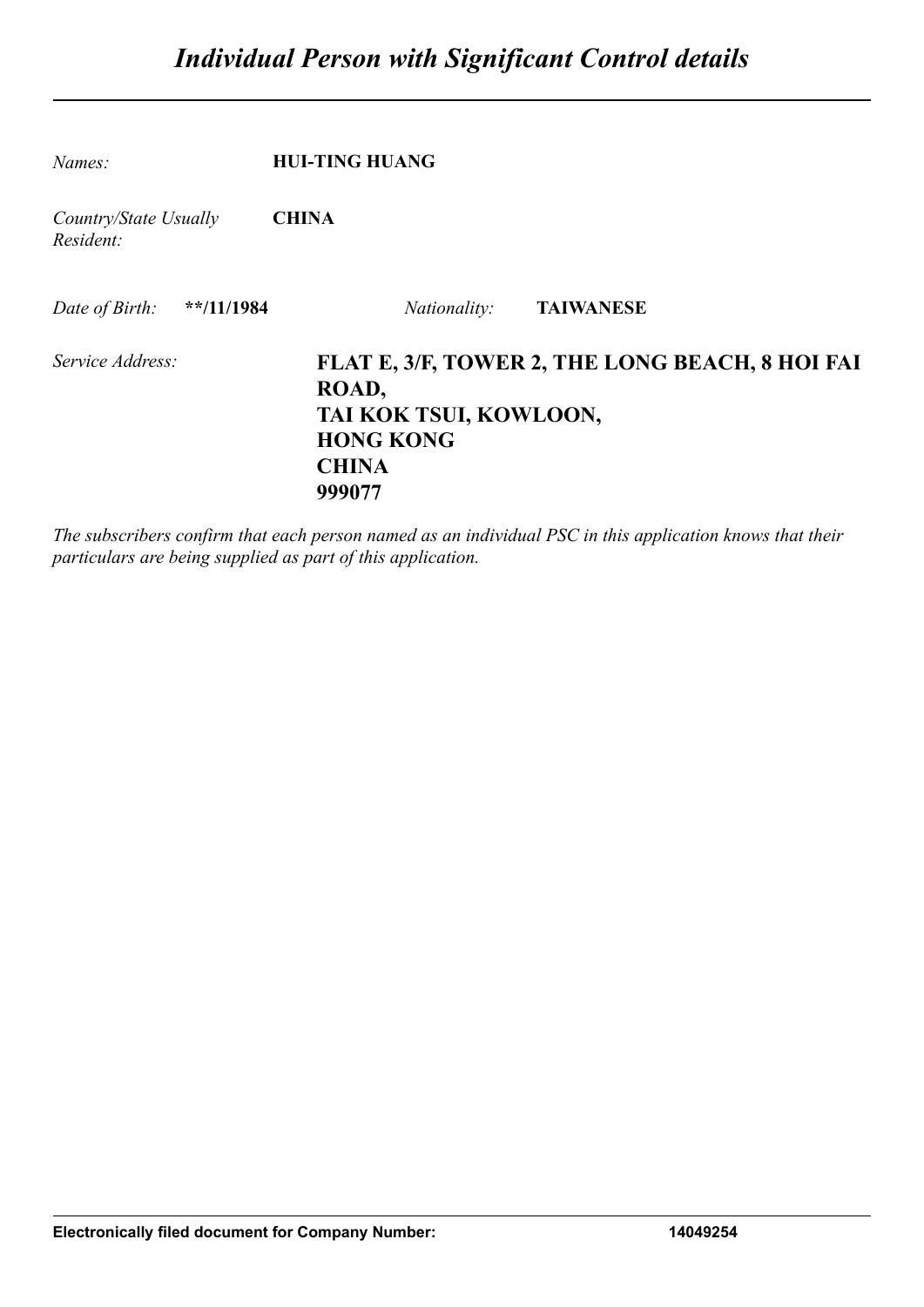| <b>Nature of control</b> | The person holds, directly or indirectly, 75% or more of the<br>voting rights in the company.                                  |
|--------------------------|--------------------------------------------------------------------------------------------------------------------------------|
| <b>Nature of control</b> | The person holds, directly or indirectly, 75% or more of the<br>shares in the company.                                         |
| <b>Nature of control</b> | The person has the right, directly or indirectly, to appoint or<br>remove a majority of the board of directors of the company. |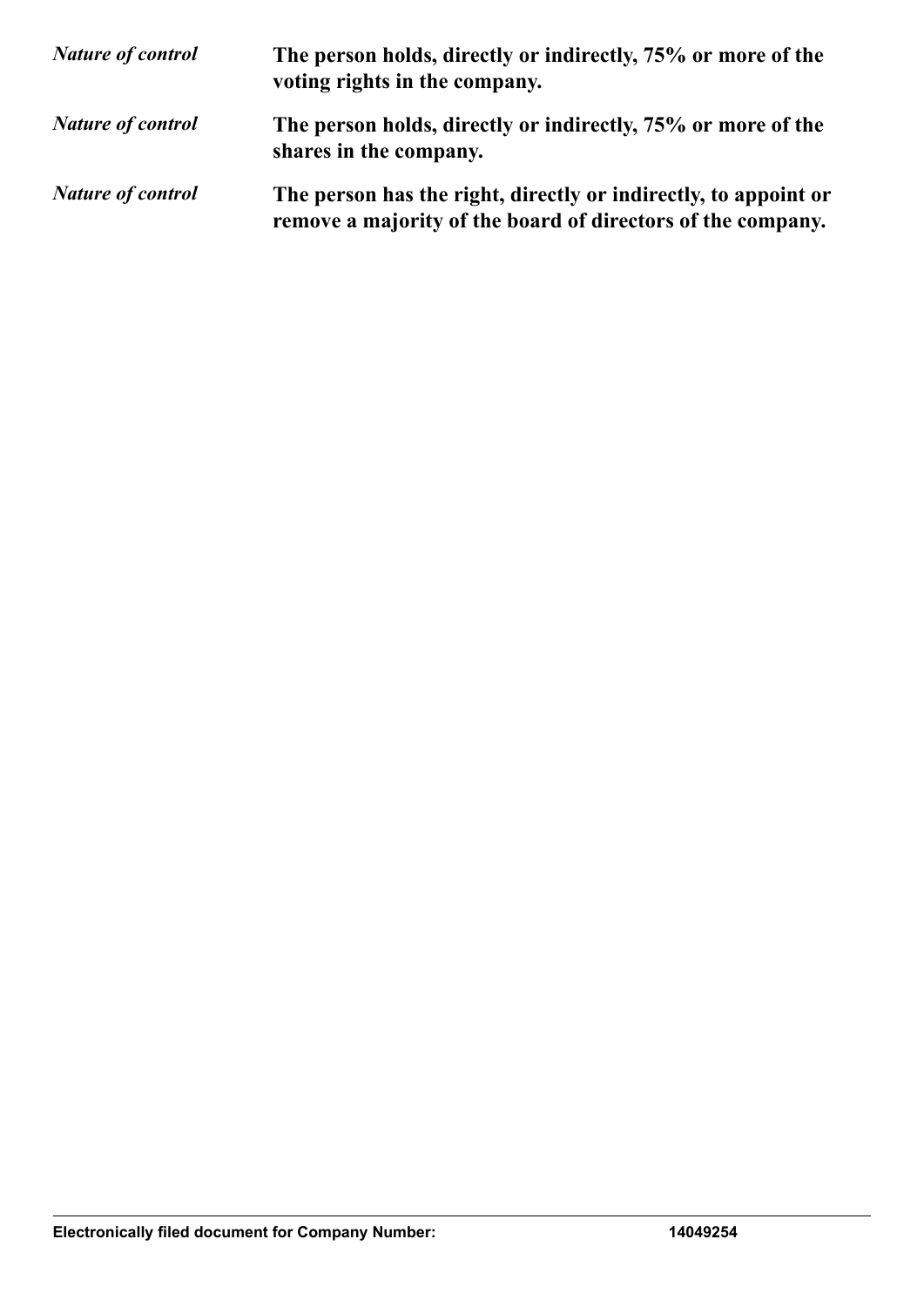*I confirm the requirements of the Companies Act 2006 as to registration have been complied with.*

*Authenticated* **YES**

*Name:* **HUI-TING HUANG**

## *Authorisation*

*Authoriser Designation:* **subscriber** *Authenticated* **YES**